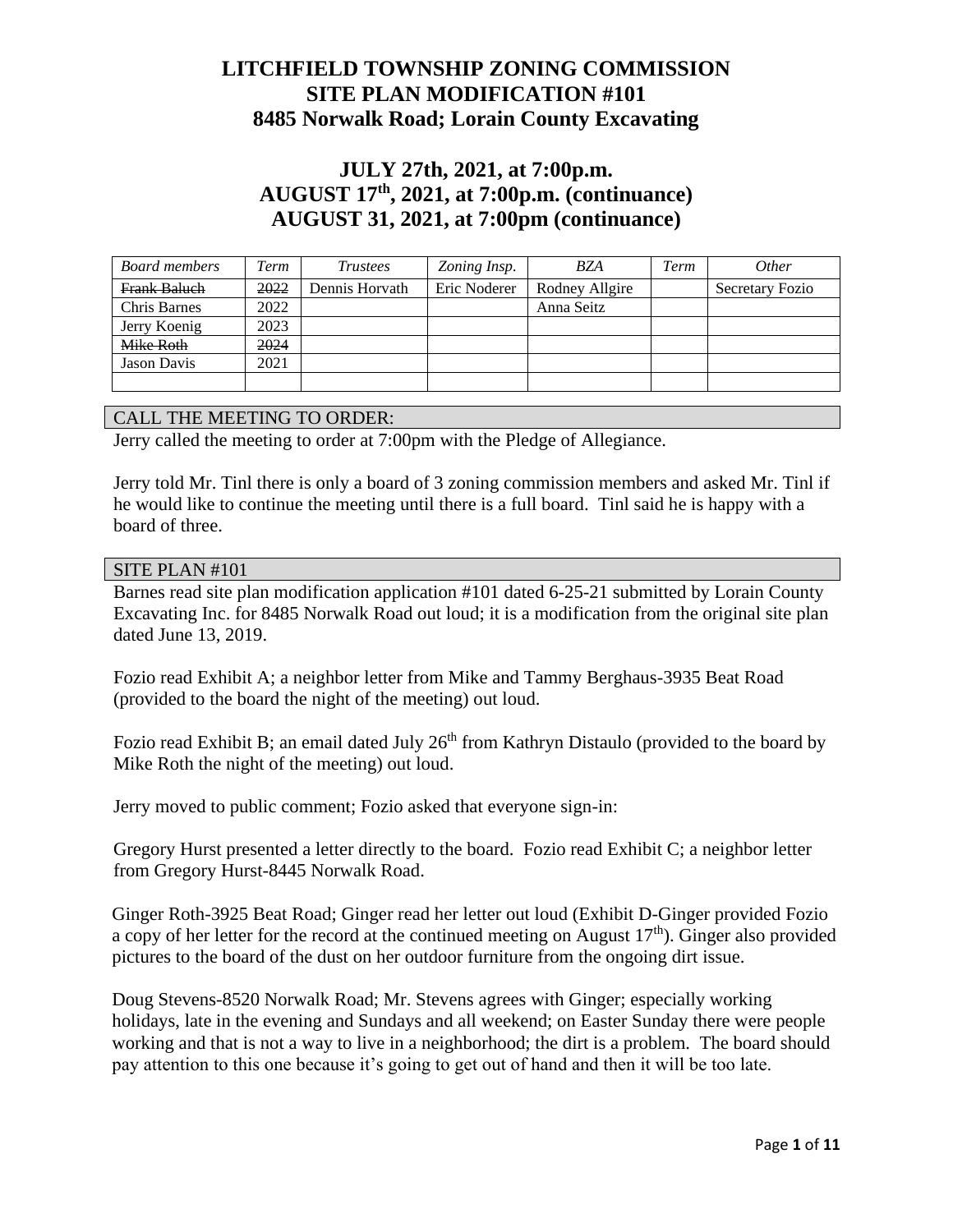John Semmelhaack-4296 Beat Road-He expressed the same concerns even though he is a mile or so away; Memorial weekend it was bad, and he could hear all the noise that went well into the evening; there should be retaining walls; what happens with the dirt run-off. He feels 3 acres is not big enough for what he wants to do; Ginger has told him what business was going in there, but he never expected it to be like this. He finds it ironic that another resident wanted a retail business and was told 'No' because it's unsightly; weekends and holidays is too much; it's common sense and public decency; he doesn't mean for someone to not earn a good living, but 3 acres is not enough land.

Mike Roth-3925 Beat Road; His wife covered a lot of what he wants to say; the first site plan was him doing what he wants to do, and he broke the rules; he is a lawyer and knew what he was doing. After the property transferred, he was told by a neighbor that he tried to buy his property, so it seems that he knew he was doing topsoil. Mike read Section 101 'Purpose' of the resolution…'to promote public health safety of the residents of Litchfield Township'……; he said the applicant is a landowner, but not a resident. He has limited their lifestyle in their home as a retired person.

Gregory Hurst-8445 Norwalk Road; He doesn't live there, but his son does; the noise he creates is no louder than the semi's running on Rt. 18; all the property to Erhart Road is commercial property; he doesn't think there is a noise ordinance or that it's legal to regulate work hours.

Doug Stevens said residential people should have a say with what commercial properties can do to protect their own values and protect their property.

Mr. Tinl said there is a lot of speculation with what they are going to do there, and that needs to be put aside. He does not appreciate attacks on him and his business, but he will out that aside and not get involved in that. He said they are meeting tonight to see if his amended plan, as proposed, comports into the existing zoning category. He said the limits of this board is to determine if what he presents fits in the existing zoning category. He said their water run-off is EPA compliant and they have an EPA approved plan; Medina County comes out periodically and checks the storm water control structures. Dirt delivery took 2 weeks between 7:30-5:00; there was a lot of noise in a limited time; he has to bring it in trucks and take it away in trucks; the comment that he does not deal with local people, he can bring records in; his dirt stays local in Litchfield and Wellington; he is not making an application to sell aggregate and he has no intention to do aggregate; he refers business to Archers if anyone asks for stone; the township can put a condition to not allow him to make aggregate. He likes the dirt pile; if the township tells him what to do with the dirt pile to make it more compatible, aesthetically appealing he is happy to do that. They do not work until 9:15pm because he is in bed at 8:00pm. He said he has cleaned the road with a machine and OSP has stopped by to check; he takes Beat Road/side roads when hauling to not put dirt on heavily traveled roads. He contacted the county on this, yes, they were concerned, but he was compliant with what they asked him to do. He wants to be a good neighbor and has never met his neighbors; if they want to come and talk with him, he is happy to do it; they never came to him about any issues; they want restrictions that are not part of this board.

Jerry said the board, as a zoning commission has the job to uphold the resolution that the board created. The resolution is discussed and worked on publicly and voted on publicly; the resolution is posted online on the township website; it is what they are bound by. Jerry asked board members if there were any comments they would like to make. Barnes read the site plan review definition from the resolution out loud. Fozio asked if it would be helpful to compare the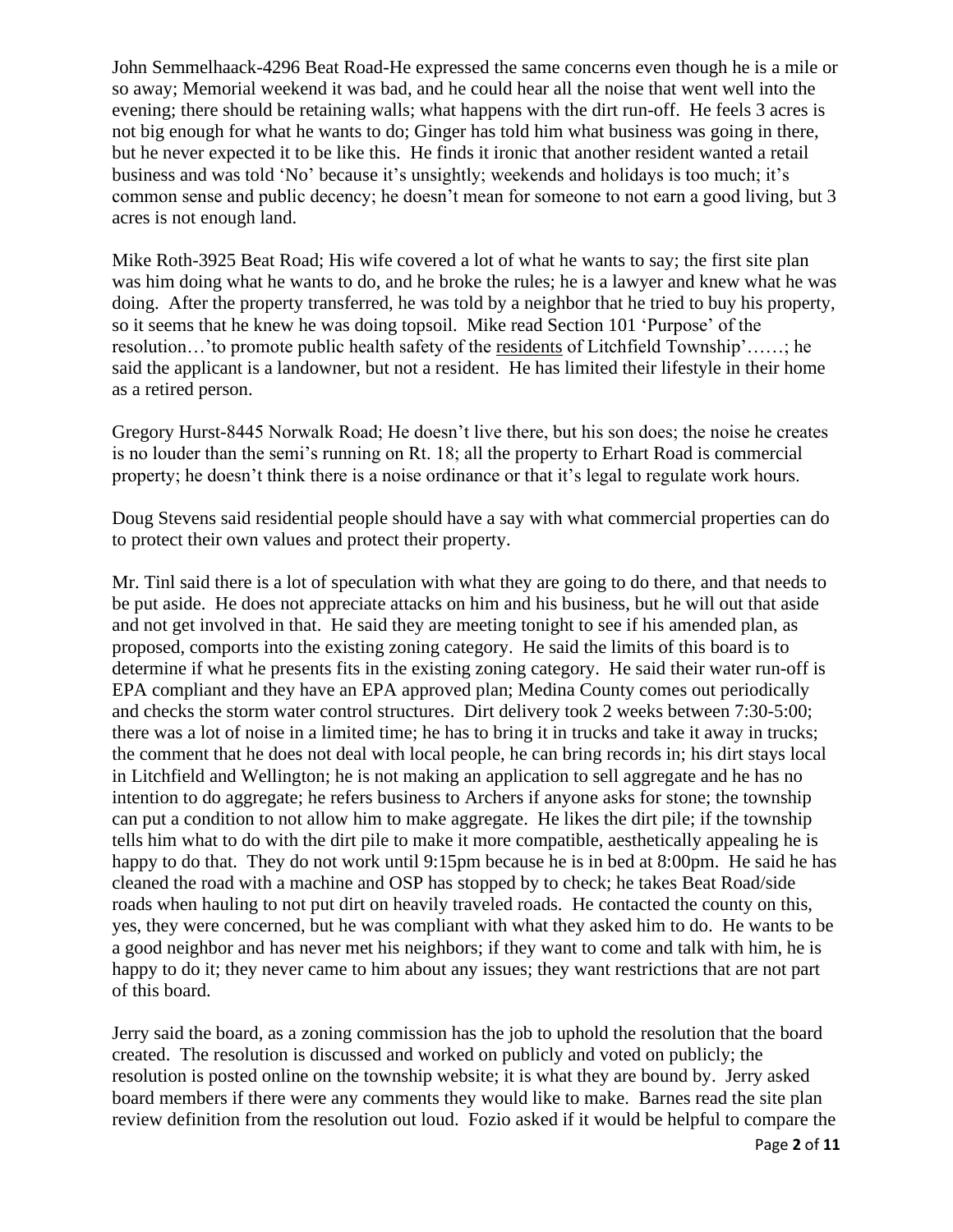first site plan was and the need for this modification. Mr. Tinl explained why he is applying for the modification; the zoning inspector approached him about the pile of dirt on the septic system; Tinl told him the septic system was moving to the west side of the building and they are going to park topsoil there. Eric told him that didn't show on the plan, it needs to be part of a plan, submit a new plan so that's what he did. They would also like a hoop house that could be a separate operation, but he combined it with this. Eric said he requested a modification from Tinl because of the dirt being on the buffer zone; the retail material being stored cannot be in the buffer zone; he wants to put in more dirt under Section 307 as outdoor displays of goods and merchandise which has no set limitation except for the buffer zone; he said he wanted to also keep the first dry under a hoop house. Eric told him that required an application too. The original site plan application and site drawing was approved on June  $13<sup>th</sup>$ , 2019; he read the application out loud. He said also that the current material storage location was apart from the original site plan. Davis said that zoning cannot zone out noise or oversee erosion control, dirt on the road is a county or state issue and movement of the dirt is an EPA issue; other agencies have oversight of the other issues; zoning can only control what is allowed on the property.

Eric said the dirt is what brought attention to the property; the dirt was in the East buffer zone, and it's not allowed there, and he wants to put in more dirt.

Barnes asked Tinl if any entity has issued a violation; Tinl said nothing in writing, but Soil and Water visited the site about a channel going up a ditch and silt fence. Jerry asked the board if they are prepared to move forward with the application. Barnes asked if the Health Department approved the septic; Tinl said they are approved for it and hopefully moving forward this week. Jerry reminded everyone that zoning has no oversight of septic systems. Ginger Roth asked if it is approved to not have a 20-foot buffer around the mound. Barnes said the board will discuss that during the review process.

Barnes went over the property developmental/site plan review following Section 601.6. Barnes said the existing building is compliant from the initial site plan; he noted the board needs to consider the buffer for the septic.

Jerry asked the board if the mound system must have its own buffer. Fozio asked if the Health Department requires a buffer. Tinl said the H.D. requires it to be 10-feet off the property line.

Jerry asked if the board considers the 30x52 hoop house to be a permanent or temporary structure since it is a kit set in place by blocks and can be disassembled; the board agreed temporary. Tinl said permanent because of how its built; he does not expect to move it. Davis asked if the Medina County Building Department requires a building permit since it is a temporary structure. Tinl said he has not addressed the county if it is temporary or not since he must start with the township first. Trustee Pope asked the board if the resolution has a definition for 'Temporary Structure'; Jerry said no but read the 'Structure' definition out loud and said the board can just consider the hoop house a structure. Barnes asked Tinl about parking; Tinl said the initial plan was to lease parking areas to other people, but they are not doing that now because they don't have the room. Jerry asked about the material being moved from the backside to that area. Tinl said right now the area titled 'vehicle parking' is about 50% to the road and they have material stored there now. Barnes asked where someone would park if they came in to get material. Tinl said they would come in off Rt. 18 and back in between the two buildings; there are 8 hard surface parking spots around the original old building for customers and employees. Barnes asked what the existing buffer is; Tinl said they planted an orchard on the west side, there is a heavy tree line on the north side of the property; there is no need for a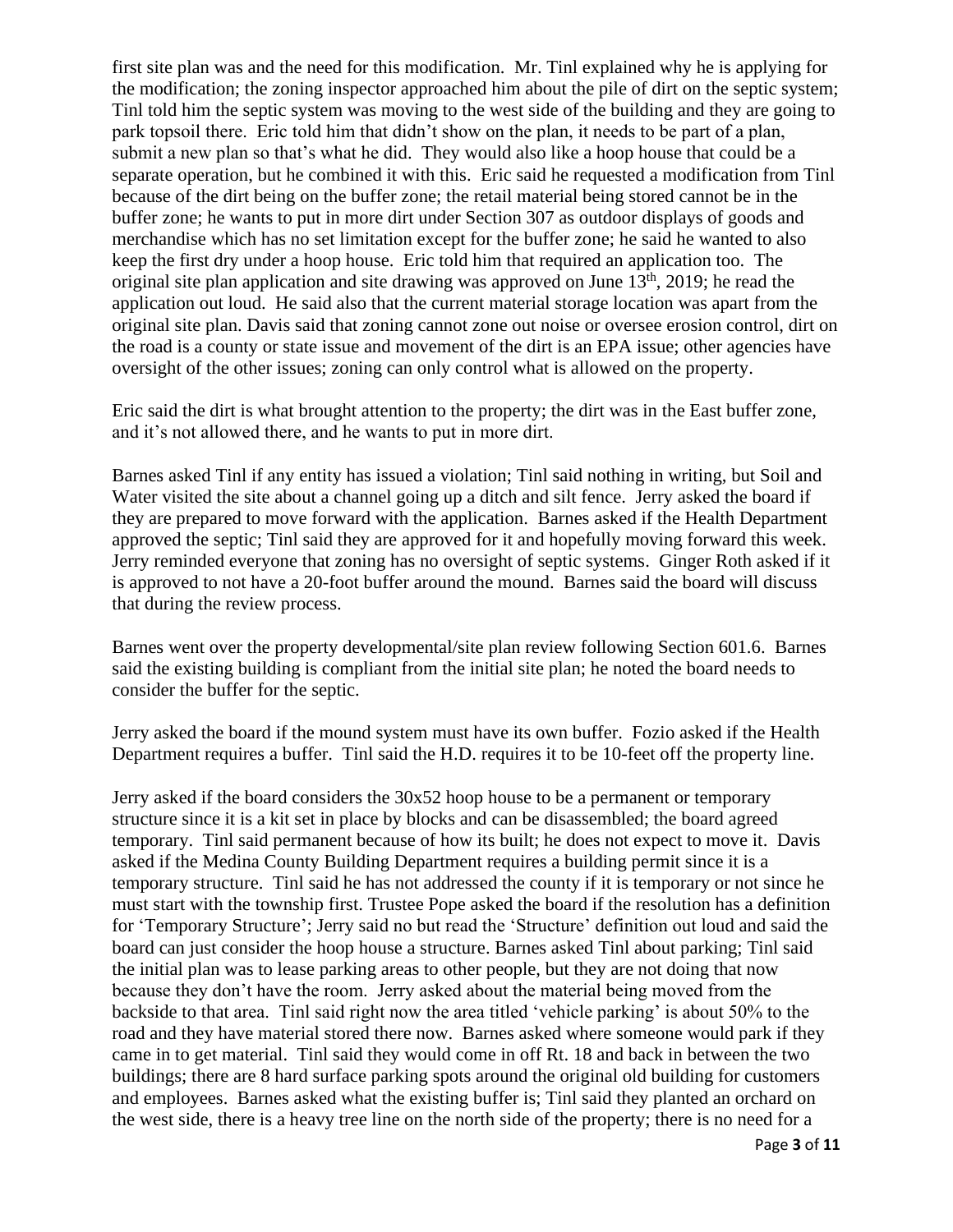buffer east or buffer needed at the road. Eric said they do not need screening by the road, but they need a buffer. Jerry asked Eric if anything has changed from the first approved site plan versus what exists today. Eric said he does not believe so other than the dirt; the material storage with the dirt violates the buffer requirement, which is why we are here. Barnes said the outdoor storage area is mainly consistent of soil; Tinl said yes. Barnes asked Tinl about a fence; Eric said Tinl received a zoning permit for the fence by the orchard and the iron gate. Barnes asked about lighting and Tinl said there would be no lighting for the hoop house, and they use the existing lighting and what was previously approved from the first site plan. Barnes asked if there is a dumpster; Tinl said yes, it is on the plan. Barnes asked about outdoor display areas; Tinl said they were approved for a sign out front, but they don't know where to go with that. Jerry noted, and it was confirmed by Eric, that a non-illuminated ground sign was approved in the first site plan. Barnes talked about the proper relationship to surrounding development features. Davis said this is where it can become an issue regarding dirt on the road. Tinl said they have a mechanical brush and a dustpan implement that goes on a skid steer on site to clean the road. Barnes talked about adverse effects on adjacent properties and open spaces; the board concluded there is not an issue. Barnes discussed architectural design; Jerry felt he is compliant based on being in a commercial zone. Barnes moved to building placement considerations; Jerry said there would be no change to topography. Davis asked if the height of the soil being stored impacts topography; Barnes said there is nothing in the resolution about that. Barnes moved to good design and landscape. Jerry said neighbor comments might prompt screening of some sort. **Tinl said he would put screening or pine trees on the northeast side of the property for the neighbors and the Roth's.** Barnes asked Tinl how many businesses are being ran out of the property. Tinl said a seal coating business, dump trucks, construction equipment, selling topsoil; he has a motor vehicle license to sell trucks; they were permitted to sell trucks and construction equipment from the past site plan. Jerry asked about the hoop house storing dirt to limit dust; Tinl said the dirt will go into the hoop house to keep it dry; Osbourne had an issue in Medina with dust and had to get a special permit because of it. Tinl said the screen they run is small; makes less noise than a zero-turn lawn mower; it is a trommel screen, not a sift screen and generates about 30 yards an hour; its purpose is not to make dust; he said they cannot control this dust with moisture; he cannot spray it; he needs to understand if the dust complaints are all his problem; he finds that hard to believe.

Horvath asked Tinl about the dust issue with Osbourne; Tinl said they put an aggregate crushing plant there and it was a major fiasco to get the permit; they used water for dust control; the only way to prevent dust is put it in a building or put water on it. Tinl described other plants he has that are permitted; their rules are cleaning the road or watering the driveway; if they get neighbor complaints, they must shut down until the wind dies down if that is the issue. Jerry let the room know the board is currently in the process of doing resolution amendments; he reminded everyone the purpose of the board is to focus building placement and use of the property; soil disturbance is not written in the code for the board to enforce; he understands there are concerns, but as a zoning commission they do not have authority over some of those things. Davis also noted that Medina City, being a city, may have different ordinances to abide to. Eric referred the board to Section 203 'Prohibited Uses'; Jerry read the section out loud. Horvath said the zoning code does address dust, and it should be taken into heavy consideration by the board. Tinl said they could put dust monitors on the southeast side of the property; he is willing to see if they are creating a dust problem. Davis said the board needs to consider the dust issue because the original site plan was about storage of material, not processing; processing is what created the noise and the dust.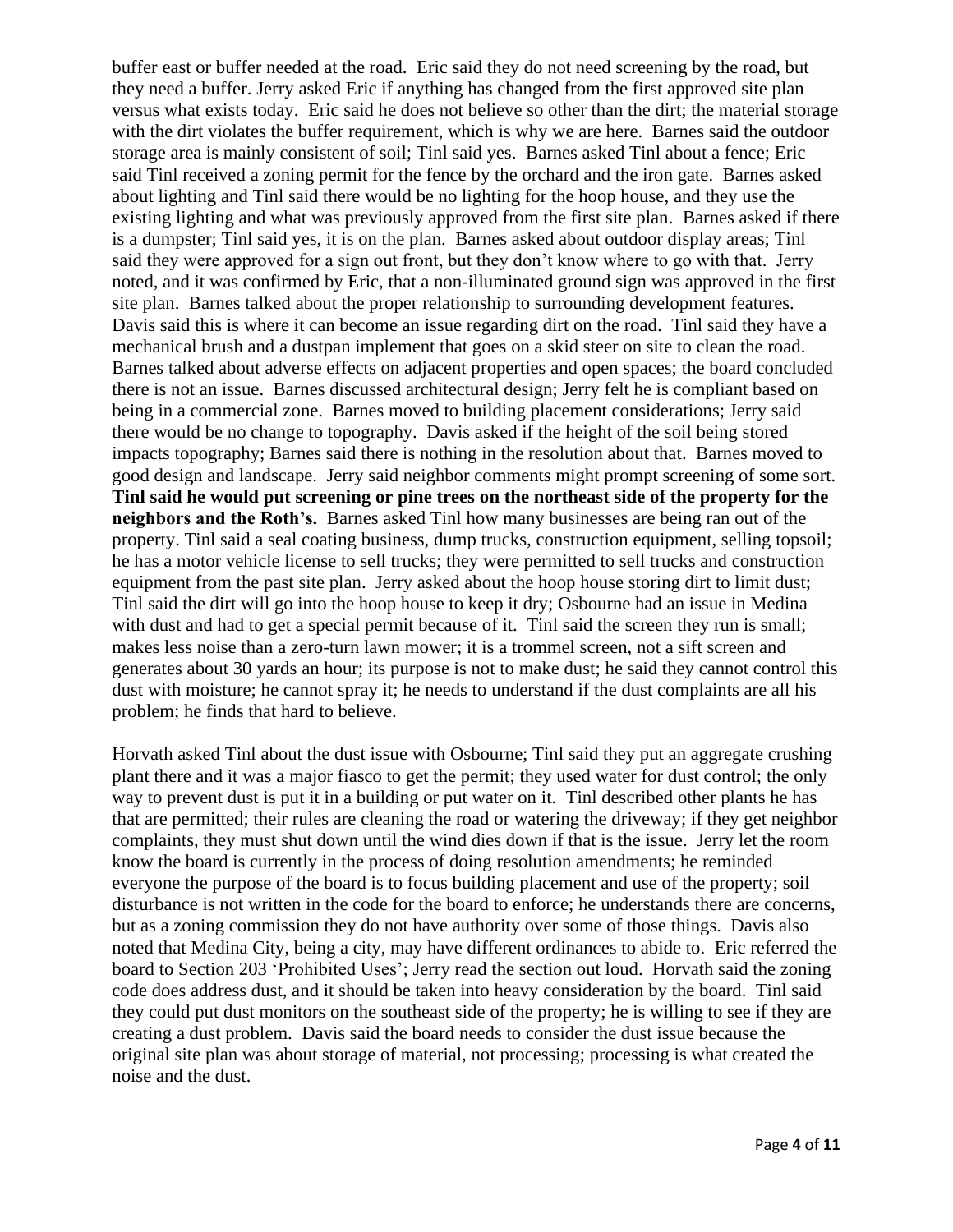Jerry noted the original site plan spoke of a 'contractors' yard', and topsoil for retail sales, but Section 203 speaks to prohibited uses that create issues. Fozio asked how the township uses a dust monitor and who determines what 'normal' dust is versus an increase in dust when soil production starts. Barnes continued with review standards and the board said existing screening is appropriate. He moved to onsite traffic for safety services; Davis asked if there is a knox box; Tinl said it makes sense and they could do that. Barnes moved to grading and erosion, which the board agrees is a concern. He moved to curb cuts, etc, which is not applicable. He moved to the road authority issue which is not an issue. He moved to the overall development concept; the board noted that zoning is meant to protect residents and property. Barnes noted that lighting is not an issue. He said that based on what the board discovered, he suggests board continue the meeting to a later date so they can research screening considerations to protect the neighbors. Jerry said the board needs to consider Section 203. Horvath said the first page of the proposed use is storage of topsoil for retail use-it does not include screening or the processing of topsoil. Davis said the storage/processing created the issue; the board needs to do their homework and not decide tonight.

Horvath asked if the storage of topsoil for retail use, noted on the original site plan, would also include screening; to him that does not mean screening. Davis agreed the original parameters implied topsoil is just being stored, not processed. Tinl said 30% of sale is being sold 'as is' and goes out the way it comes in, 70% has to be dried; he said they are 'improving' it, not processing it. Jerry said the original site plan was storage for retail sales, not prepping it. Davis said Tinl needs to offer the board some information for review

Barnes made a motion to continue the meeting to August  $17<sup>th</sup>$  in the town hall at 7:00pm; Fozio reminded everyone that since the meeting is being continued, no new notices go out to the public; Davis seconded the motion, and it was approved by all.

Barnes made a motion to adjourn at 8:48pm, seconded by Jerry and approved by all.

\_\_\_\_\_\_\_\_\_\_\_\_\_\_\_\_\_\_\_\_\_\_\_\_\_\_ \_\_\_\_\_\_\_\_\_\_\_\_\_\_\_\_\_\_\_\_\_\_\_\_\_\_

Frank Baluch/Chairperson Jerry Koenig/Vice-chairperson

Please note: Meeting minutes are not verbatim. Approved meeting minutes are the official record of the meeting.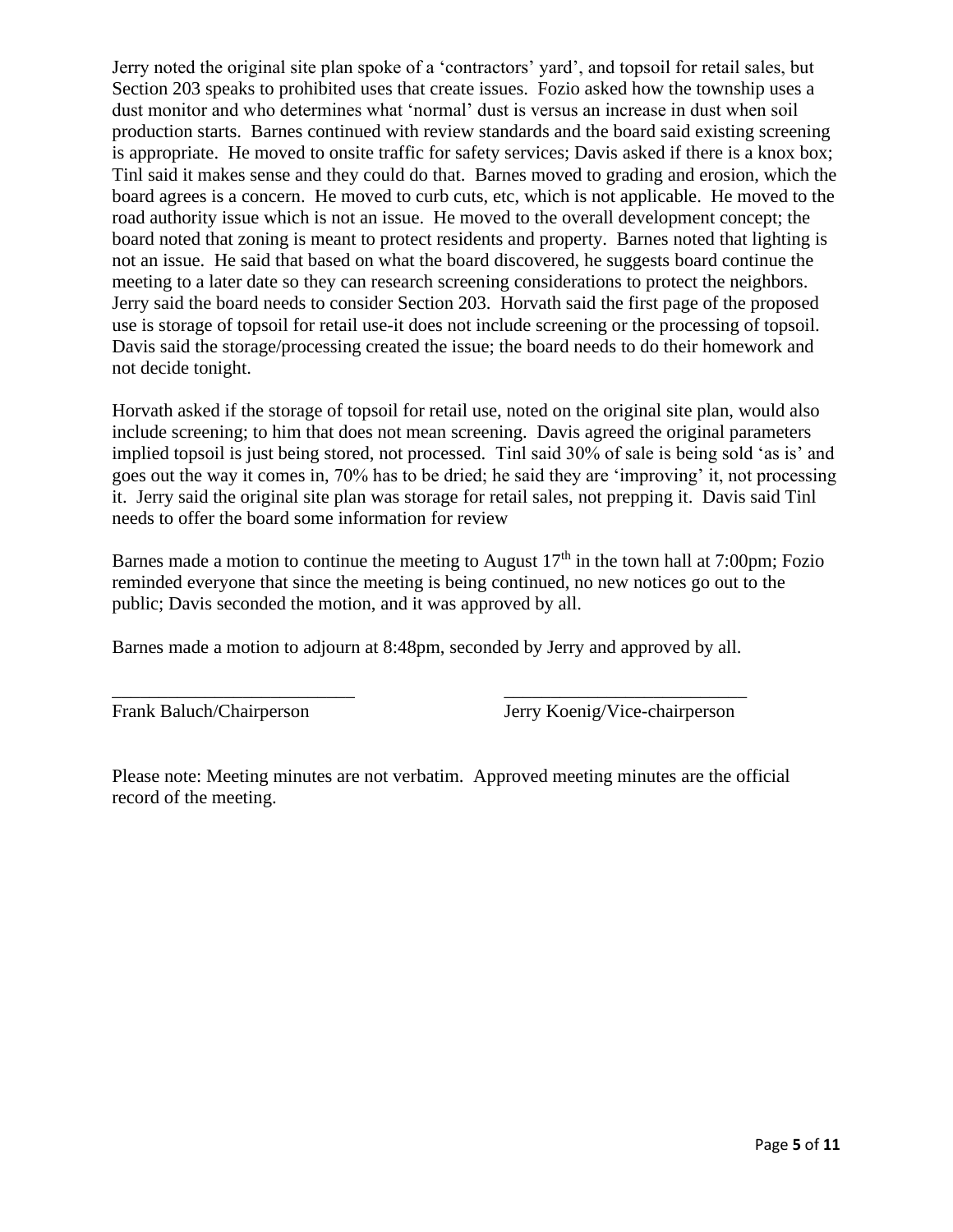# **AUGUST 17th, 2021, at 7:00p.m. (continuance)**

| <b>Board members</b> | Term | Trustees       | Zoning Insp. | <b>BZA</b> | Term | <i>Other</i>           |
|----------------------|------|----------------|--------------|------------|------|------------------------|
| Frank Baluch ***     | 2022 | Dennis Horvath | Eric Noderer |            |      | <b>Secretary Fozio</b> |
| Chris Barnes         | 2022 | Mike Pope      |              |            |      |                        |
| Jerry Koenig         | 2023 |                |              |            |      |                        |
| Mike Roth            | 2024 |                |              |            |      |                        |
| <b>Jason Davis</b>   | 2021 |                |              |            |      |                        |
|                      |      |                |              |            |      |                        |

Jerry called the meeting to order at 7:00pm with the Pledge of Allegiance.

Jerry noted this meeting is a continuance from the July  $27<sup>th</sup>$  meeting. is in There are items to discuss but there is not a quorum; Barnes was unable to attend tonight's meeting and Frank cannot sit since he did not participate in the July 27<sup>th</sup> meeting.

Jerry made a motion to continue the site plan to August  $31<sup>st</sup>$  at 7:00pm in the town hall; Fozio reminded everyone that since the meeting is being continued, no new notices go out to the public; the motion was seconded by Davis and approved by all. Trustee Pope asked why Frank cannot sit; Fozio said Frank did not attend the first meeting and there are no approved meeting minutes for him to even reference since the meeting was continued.

Frank made a motion to adjourn at 7:07pm, seconded by Davis and approved by all.

\_\_\_\_\_\_\_\_\_\_\_\_\_\_\_\_\_\_\_\_\_\_\_\_\_\_ \_\_\_\_\_\_\_\_\_\_\_\_\_\_\_\_\_\_\_\_\_\_\_\_\_\_

Frank Baluch/Chairperson Jerry Koenig/Vice-chairperson

\*\*\* Frank Baluch can call this meeting to order and function as the chair, however, since he was not in attendance for the July  $27<sup>th</sup>$  meeting to know the details of the site plan modification discussion, he is unable to sit on the board for the continued site plan.

Please note: Meeting minutes are not verbatim. Approved meeting minutes are the official record of the meeting.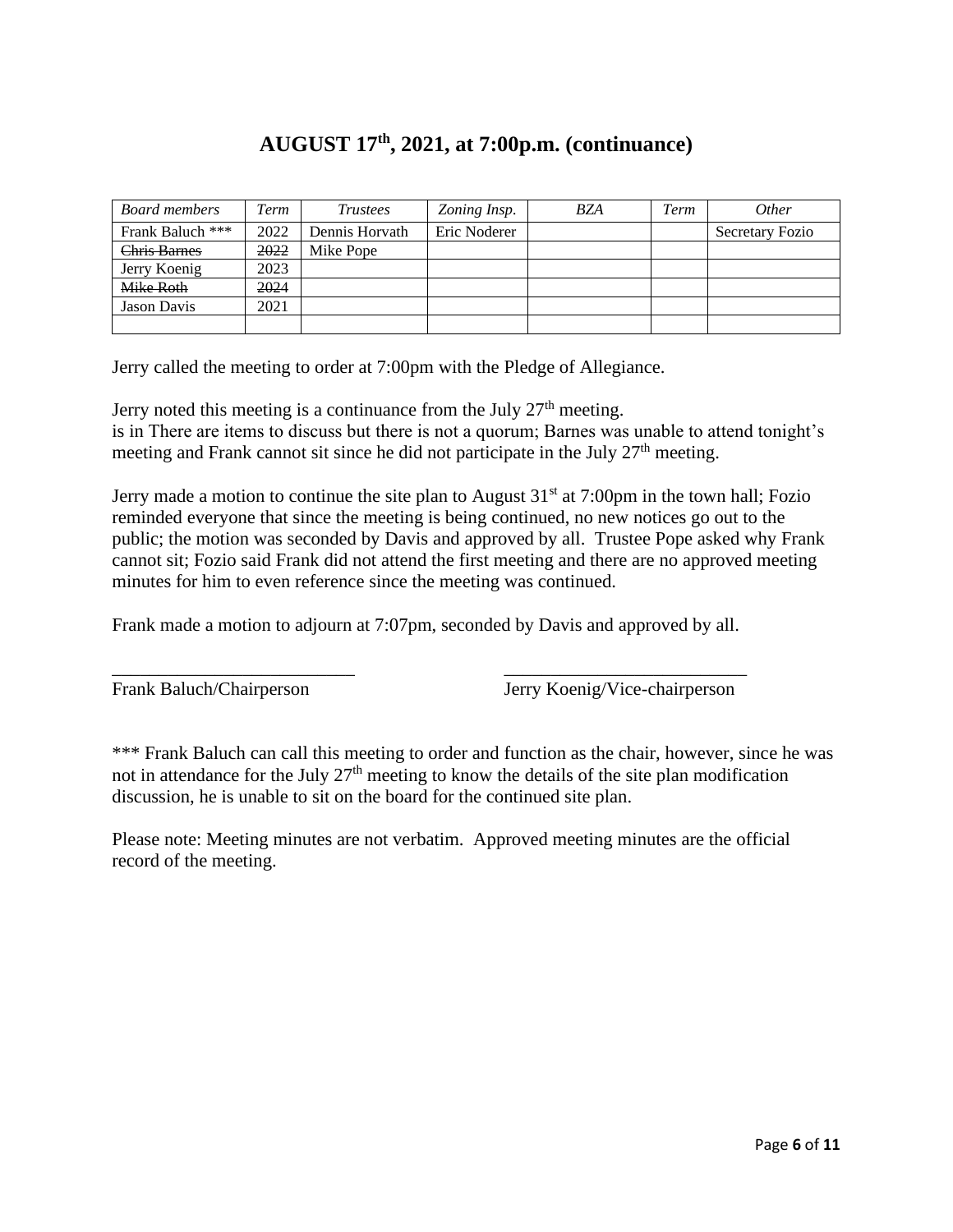| Board members       | Term | <i>Trustees</i> | Zoning Insp. | BZA | Term | <i>Other</i>    |
|---------------------|------|-----------------|--------------|-----|------|-----------------|
| Frank Baluch ***    | 2022 | Dennis Horvath  | Eric Noderer |     |      | Secretary Fozio |
| <b>Chris Barnes</b> | 2022 |                 |              |     |      |                 |
| Jerry Koenig        | 2023 |                 |              |     |      |                 |
| Mike Roth           | 2024 |                 |              |     |      |                 |
| Jason Davis         | 2021 |                 |              |     |      |                 |
|                     |      |                 |              |     |      | Folder #2       |

### **AUGUST 31, 2021, at 7:00pm (continuance)**

Jerry called the meeting to order at 7:00pm with the Pledge of Allegiance.

Jerry noted this meeting is a continuance from the July  $27<sup>th</sup>$  and August  $17<sup>th</sup>$  meetings. The meeting was continued as the board went through the evaluation process of the modification of the original site plan dated June 13<sup>th</sup>, 2019, to provide for increased material storage for dirt, and approve location of a new hoop house/green house to process and/or dry out dirt.

Jerry asked Davis and Barnes if they had any additional comment. He asked Fozio if there was any correspondence; Fozio said she received none. Davis said looking at the site plan modification and the original narrative, it still does not address what the township has in their Section 203: 'Prohibited Uses' which is the screening of the topsoil. He said listening to the concerns of the community, screening is something that wasn't in the original site plan; it is something Tinl is currently doing and is the cause of concern and issues; that is the one thing he has reservations about allowing; as far as everything else, he has no concern with it. Davis said storage of the topsoil and #13 of the original site plan regarding trucks entering or returning the property. He knows that has been an issue brought up.

Barnes asked the applicant if he came up with any new developments. Mr. Tinl said he understands the concerns; he made an application to expand storage and build a hoop house that has turned into more of an objective of the soil screening. His position is that it is quite clear he is going to do outdoor storage of contractor's materials under Section 216; he might have to come back here if he wants to expand his storage area to receive input and receive conditions after the board hears everything. He is correct that the original application has a limitation on hours of operation, that has since changed. He may have to come back for a modification on that, but they are not here for that tonight; tonight, is for a modification for the hoop house and additional storage, where they go from here; he would like to try and resolve this tonight. He is willing to agree to time limitations on processing dirt; not working on Sundays and holidays; he thinks that is legitimate. They forfeit money not working on Sundays, but that is fine. They can tape their travel alarms. The front mound is going to get bigger and shield the operation from the Roth house; maybe raise it 4 feet and move it west. As far as dust, they out #4's in the yard and are prepared to put a seal coating on that to try and prevent dust, but it seems to be coming from the truck traffic. He does not think the dust is coming from the screening, he thinks it is more the property. This is where he is with this; they can proceed with application or he can withdraw his application and take it to the Board of Zoning Appeals for a Conditional Use for recycling or manufacturing use, that is an option; he does not know that the screening operation is before the board because he is asking for more storage and a hoop house because he is not asking to screen dirt; if the township feels it is inappropriate he is sure the Zoning Inspector will issue him a citation and he will be in to either modify that plan or he will be before the BZA for a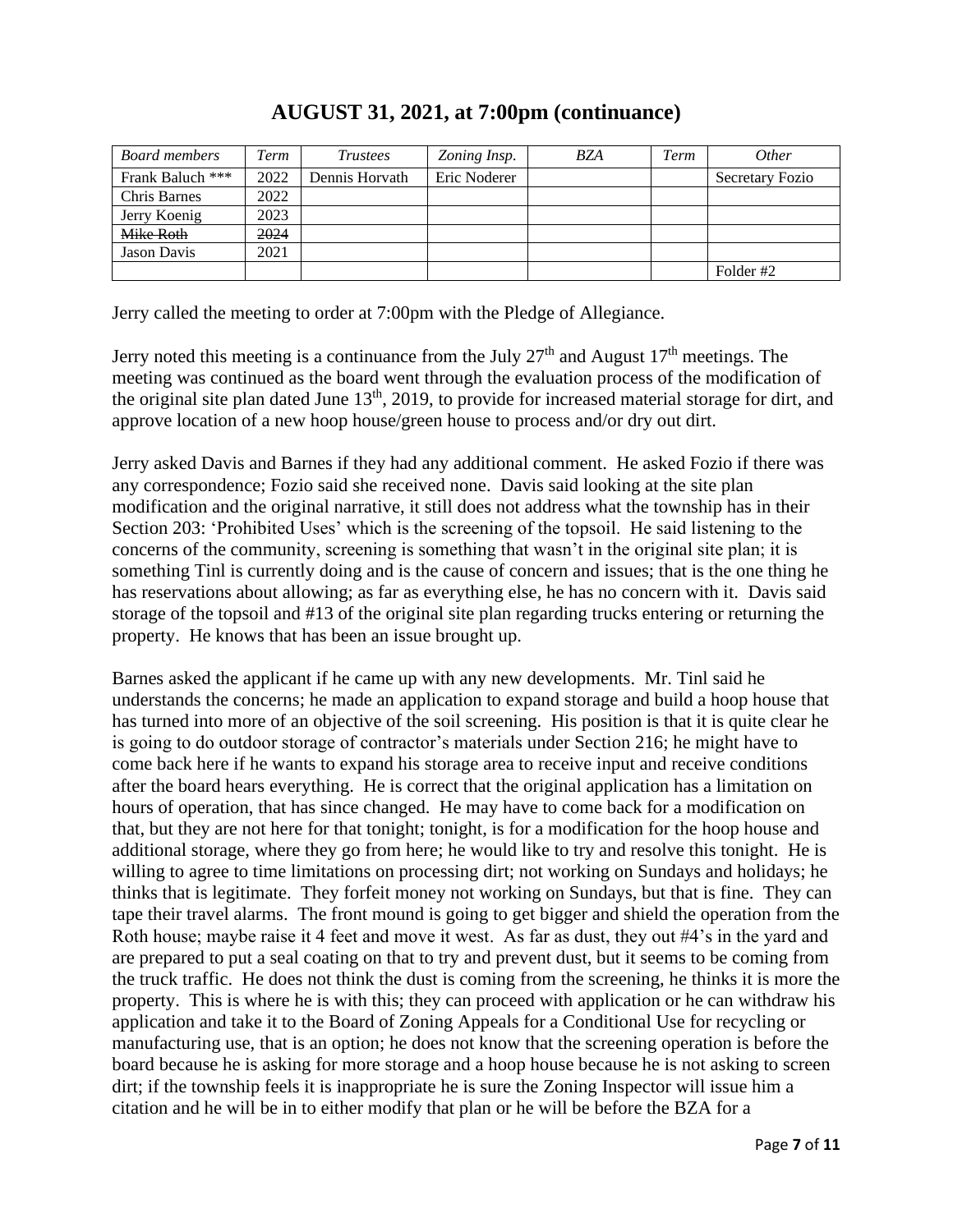Conditional Use. If there is something new to do to solve the issues tonight, he is willing to do it. He is willing to compromise and respect the peace and tranquility of the neighborhood.

Davis said he wanted to bring to Tinl's attention that a few of the items being asked for tonight are not in regard to the production of dirt but there are things that are possibly outside of the original site plan; if the board approves the hoop house he wants Tinl to be aware that if the township does not allow the screening of topsoil he does not want Tinl to come back and accuse the Zoning Commission of approving it because they approved the hoop house. Tinl said the board can put it in the record to approve the hoop house without the ability to process soil; that will be on him; the record can reflect that; he will understand that. Tinl said they also applied for a 'Contractors Yard'; they were given permission for the contractors yard by this board; his initial application he put limitations on the contractors yard operations, but they are clearly allowed to maintain a contractors yard; if they cannot get things resolved he may be back here with another application to better define what he is doing there; contractor yards store dirt and other things; he may store asphalt grindings. Tinl said he is open to suggestions.

Jerry said after reviewing the original and modification site plan applications; the original looked at storage of topsoil for retail sales and the modification application of adding the hoop house to dry topsoil for retails sales; to him it looks to be a continuance of the processing of topsoil; it is part of the process; by the board approving the hoop house it looks to add to the processing of that, which once again, seems to be the largest problem they are having in the community with regards to dust and noise. He said the board looked at Section 203-Prohibited Uses at the last meeting and he does not see by approving the hoop house is going to alleviate the problem or enhance the problem; that is where is concerns are regarding approval of the modification.

Barnes said he would have to agree. He thinks it is not going to be up to the board to give Tinl a suggestion because zoning is not that type of a board. The applicant brings an application to them, they review the application and see if it fits the community standards. For the board to give advice is not the intent of the board. It is his suggestion for Tinl to go to the BZA for a conditional permit then come back to the commission for the additional hoop house and additional storage. Jerry said he thinks the board tonight needs to approve or deny the site plan. Davis said if the board looks at the application, and the board did not know what is currently occurring there, the application is asking for increased material storage for dirt and asking for a hoop house; without knowing what he is doing production wise or running his business... just to let the board know what he is basing his vote on. He is in violation of other things that the board needs to let the zoning inspector handle. Tinl said he needs the hoop house whether he stores dirt or not, the dirt needs to be dry….the dirt that is already there; he cannot have dirt accept moisture. Irrespective of if he screens it, he needs to the hoop house. Tinl said that if the board is looking at the current operation, he is doing a screening operation there is question if it is allowable…he is intitled to outdoor storage under Section 216; where he goes from there is determined where the township has to go in regard to his operation, but he believes he is intitled to additional storage. He spent \$15,000.00 to relocate a septic system to give him  $\frac{3}{4}$  more acres of property so he can store equipment and store materials. If the board does not want to let the hoop house up because the board feels it is a foot in the door to make an argument that he can process dirt there, he can live with that, he will continue to tarp…he hates tarps…they are ugly, but that is his option, but he is here now for additional storage, which is a permitted use.

Jerry said the board never determined, from the original site plan, the amount of storage that would be onsite; with the request to increase material storage, he does not believe there was a need for modification of the site plan for just the increased storage; he does not believe the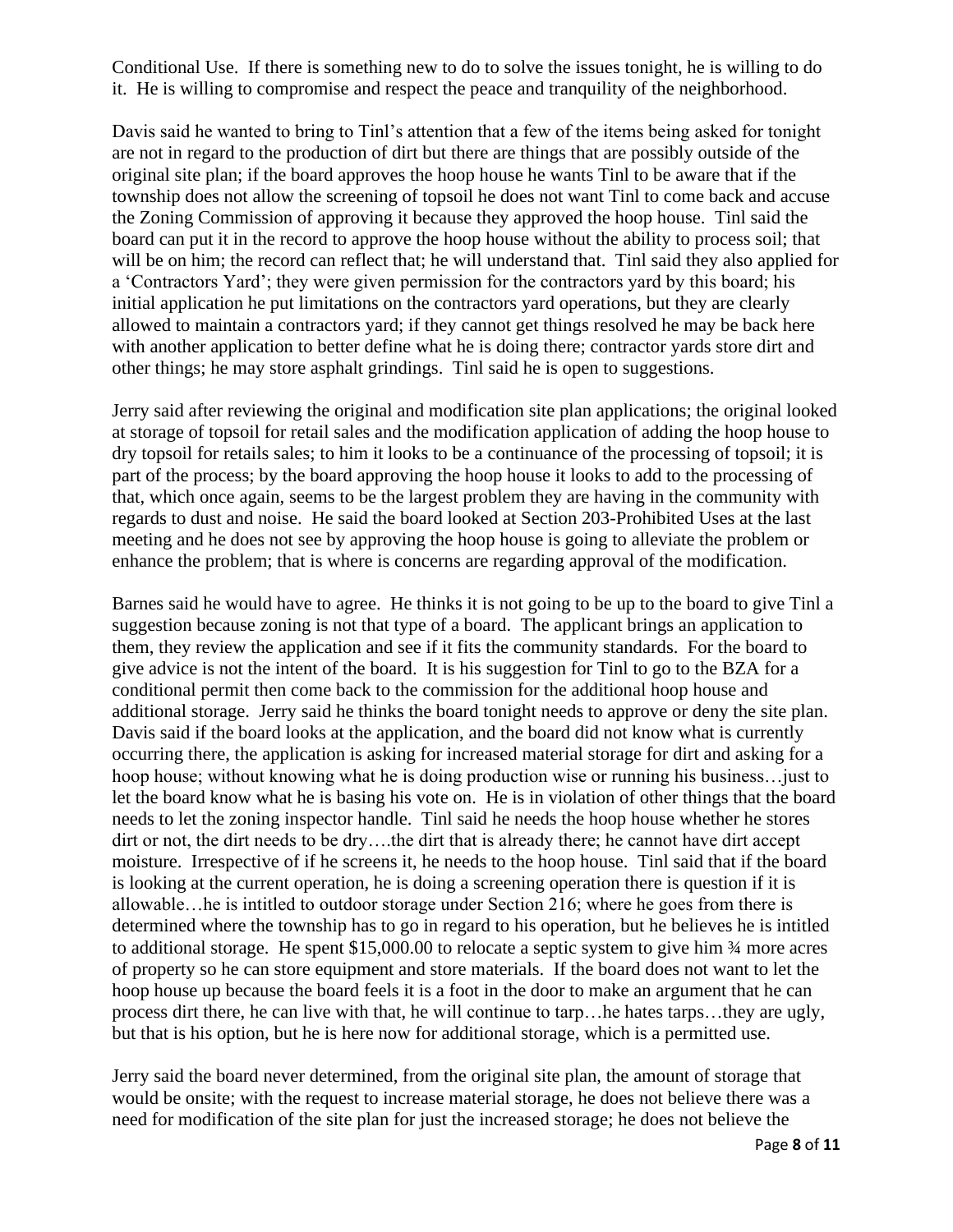original site plan noted how much storage is allowed. Barnes said the board approved the proposal of the storage and the storage was noted on the property topography. Tinl said the initial plan did not consider moving the storage because if the septic location. Jerry said the current topsoil is being stored outside of the area noted on the original site plan map that was not over the leach bed of the septic system. Tinl said because he wouldn't submit a plan that was against the county regulations; he was constrained by the conditions at that time; he needed to take this step by step. Jerry said he has already gone beyond the original site plan that was approved. Tinl said the original site plan had proposed roads and he tried to make use of every square foot of the property outside of the septic system; he couldn't go farther because the septic system was there; he needed that in order to keep his building permit. He is looking to free that area up which was always his intention. Barnes said he remembers Tinl saying he acquired the additional material to store because he got a deal, is this going to continue? Tinl said they deal in topsoil, it's what they do; he did not expect to get that much when he made the initial proposal, this dirt became available. It is not a windfall, he paid dearly for the dirt; they have other areas where they screen on-site, they won't be taking from those areas; they had an opportunity and took it; he probably only needs 5,000 yards a year. He said based on this experience, he will not bring in 12,000 yards because it gums up his operation and upsets the neighbors. If the township wants to put limitations on what he can bring in a year, he is amenable to that. Barnes said the original site plan noise would be from trucks entering and exiting the property from multiple usage and normal operating hours would be from 6-9pm Monday thru Saturday. Jerry clarified that noise would be from the seal coating trucks; Tinl said Sundays are the seal coating trucks. Tinl said they stopped operations there on Sundays except for seal coating, mow the lawn and there is still some construction finish because he is permitted to do that. He will not run any operation regarding processing or loading of topsoil, unless someone wants to come by with a little trailer that they can load up quietly.

Jerry asked Frank if he has any comment even though he will not vote. Frank clarified that the only other material that would be brought in there is asphalt grindings. Tinl said yes, dirt and asphalt grindings and landscape boulders; he's had those, he is not doing anything else. Frank said if the board puts a proposal to limit the property to asphalt, dirt, boulders, and hours of operation, would Tinl consider that. Tinl said absolutely. Jerry said the hours of operation would be the modification of the original ones from the original site plan. Frank said yes, they would be written to be current for what would be happening on Sundays as already discussed. Frank asked what hours they would run during the day. Tinl said usually 8 to be safe, and he can be done there by 6pm; he will not do that on Sundays or holidays. Jerry defined the holidays to be the federal holidays. Frank said the board will limit the property to Sundays only mowing the lawn and finish excavation until it is done; he would also stipulate the only material allowed is asphalt, dirt, and boulders. The board also discussed the vehicle back-up alarms. Tinl gave an example of a job where they taped over the beepers, it is not a good thing, he should have a spotter for safety; he would prefer to mute them because it's a safety issue. Frank said that working reasonable hours should limit the backup alarm issue. Frank asked the timeline for the remaining construction so Sundays would only be mowing the lawn. Tinl explained the work that still needs completed, and said he hopes to be done at the end of the year. Frank said the board can stipulate other work until the end of the year, then only mowing can be done. Jerry said he is still against work on Sundays. Davis asked if the board is allowed to make these conditions if its not a part of the modification. Tinl said he thinks they are pre-empting another problem; he is here to compromise if he can make it work; he is not an unreasonable man. Barnes said he wants him to stick to his original site plan proposal as it pertains to the hours, that would be his vote. Barnes asked the zoning inspector to direct him to the hours of operation in the code; Eric said the board is not allowed to impose hours of operation per Ohio Case Law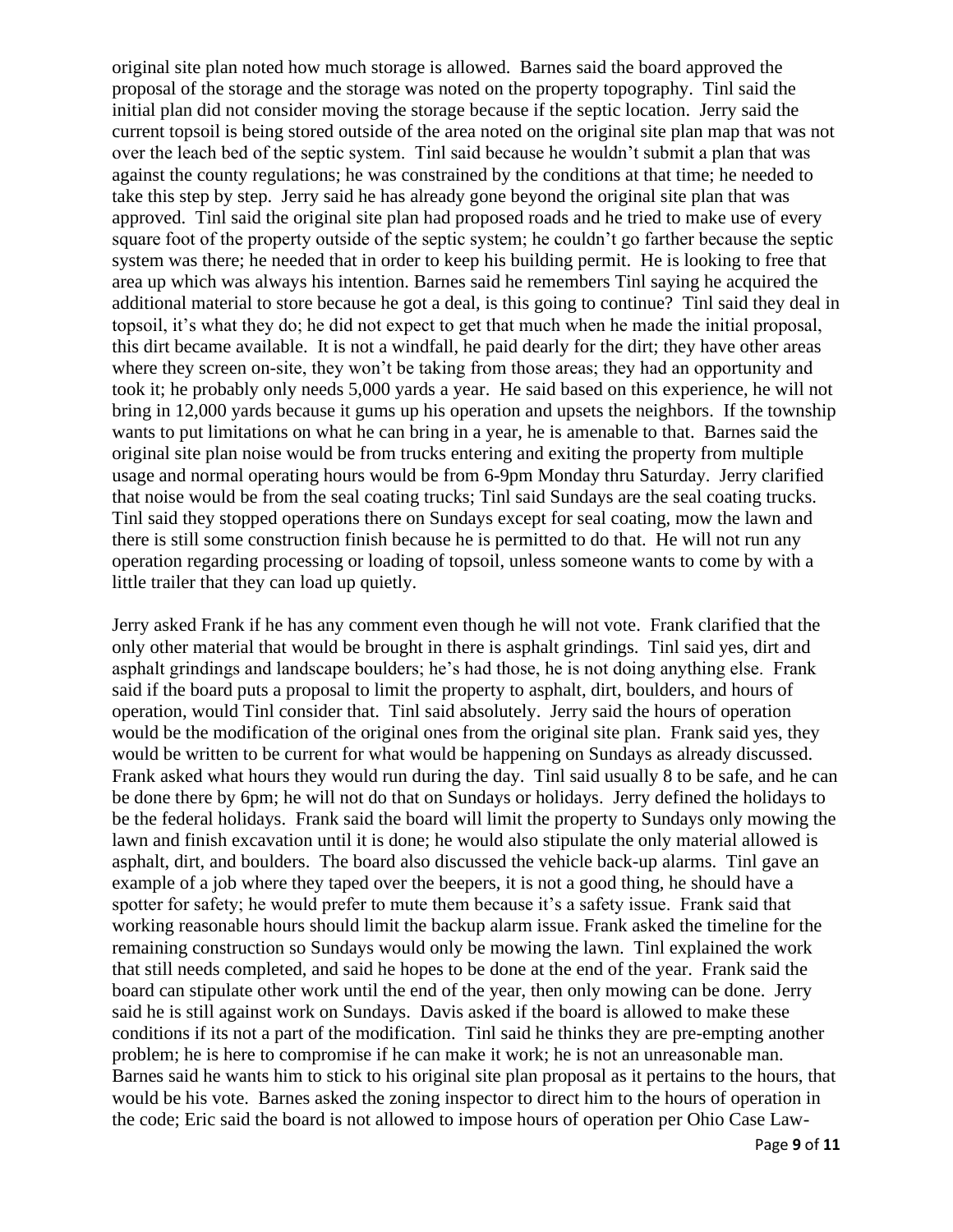Geauga Lake. Jerry said that leads to the point of the application based on the materials and storage; he still thinks the board has not addressed Section 203, which comes down to the issue of dust and noise; he thinks the dust is the biggest issue, and continuing the operation based on the original site plan of retail sales and storage, not processing; he agrees with Davis that the board has a site plan before them for increased material storage and location of a new hoop house that the board is looking at today; Section 203 falls back to the zoning inspector for how these things are enforced in the township. Jerry said the board needs to make a decision with what is before them. Eric said the problem is there are no parameters for dust and noise; he does not see how to enforce that; he would have to prove initially what is reasonable and it will be extremely difficult to prove what a reasonable amount is; he does not have decibel readers or millimeters of dust collecting to test it with an instrument, plus it is not in the zoning. Discussion went on between Tinl and the audience regarding standards on noise and dust. Fozio asked Eric if the BZA can set hours for Conditional Zoning; Eric said yes.

The board moved back to setting conditions and if the board is allowed to or not. It was agreed that the board can set conditions if the applicant agrees to them. Jerry asked Tinl if the board set conditions if Tinl would agree to them; Tinl said he would.

Eric said he does not have dimensions on the mound in the site plan modification. Tinl said they are going to agree to extend that mound, he does not have dimensions. Tinl turned to the audience and explained how he is going to modify the mound; his commentary with the audience was inaudible on the tape. Discussion was regarding the height of the current mound to try and create a privacy barrier; there would be no line-of-site issue. Eric noted he submitted a corrected drawing for the record of the northeast portion of the property; the original one did not properly indicate the right-of-way and the buffer area.

The board went through the submitted site plan documents and labeled each as: The print is Exhibit #1; the hoop house is Exhibit #2; the map from Eric is Exhibit #3; Eric noted Exhibit #3 does reduce the storage area that Tinl requested by moving the buffer area out. Tinl clarified with Eric that the mound can be in the buffer area; Eric said a landscape mound, yes, but not material for sale. Horvath asked about the other sites. Tinl talked about material quantities and the quantity currently on-site, and the board decided on a maximum allowed amount.

### **The board set the following conditions as approval for site plan modification #101 dated June 25, 2021:**

- **1. Monday-Saturday work hours of 8am-6pm.**
- **2. No work on federal holidays.**
- **3. Lawn mowing and finish excavating on Sundays.**
	- **a. Exterior construction shall not go beyond December 31, 2021.**
- **4. Only asphalt grindings, dirt and landscape stones are allowed on the site in the storage area.**
- **5. No concrete recycling or stone storage is allowed.**
- **6. The applicant must adhere to Exhibits 1, 2 and 3.**
	- **a. Attached to site plan modification #10 dated 6-25-2021.**
- **7. Total material storage shall not exceed 8,500 yards of any material combined.**
- **8. No material shall go beyond the allowable buffer zones per the Litchfield Township Zoning Resolution; Zoning Resolution effective date of May 23, 2018.**
- **9. Continued screening of topsoil/processing dirt into topsoil must go before the Board of Zoning Appeals.**